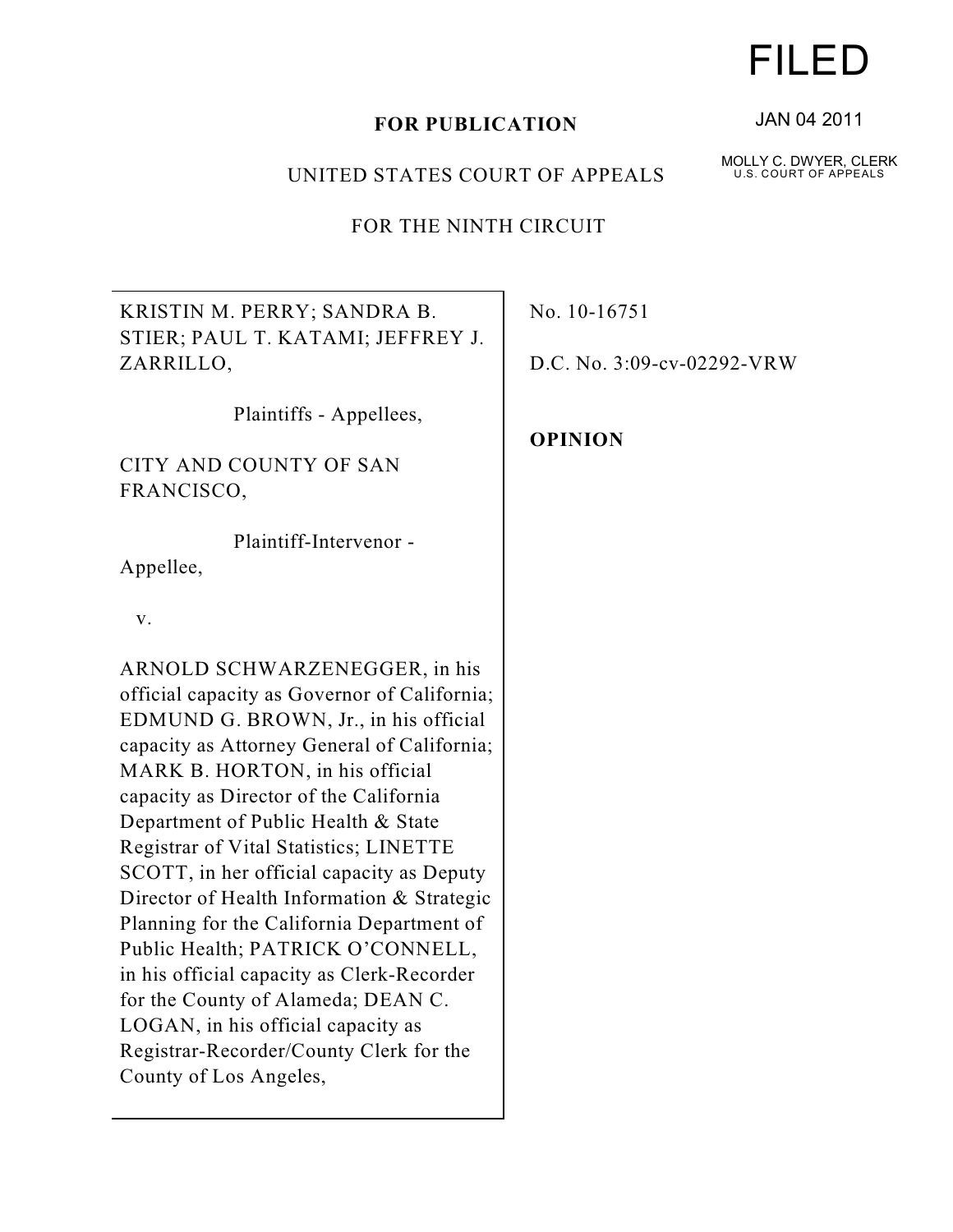Defendants,

DENNIS HOLLINGSWORTH; GAIL J. KNIGHT; MARTIN F. GUTIERREZ; MARK A. JANSSON; PROTECTMARRIAGE.COM - YES ON 8, A PROJECT OF CALIFORNIA RENEWAL, as official proponents of Proposition 8; HAK-SHING WILLIAM TAM,

Defendants-Intervenor,

and

COUNTY OF IMPERIAL; THE BOARD OF SUPERVISORS OF THE COUNTY OF IMPERIAL; ISABEL VARGAS, In her official capacity as Deputy Clerk/Deputy Commissioner of Civil Marriages for the County of Imperial,

Movants - Appellants.,

Appeal from the United States District Court for the Northern District of California Vaughn R. Walker, Chief District Judge, Presiding

Argued and Submitted December 6, 2010 San Francisco, California

Before: REINHARDT, HAWKINS, and N.R. SMITH, Circuit Judges.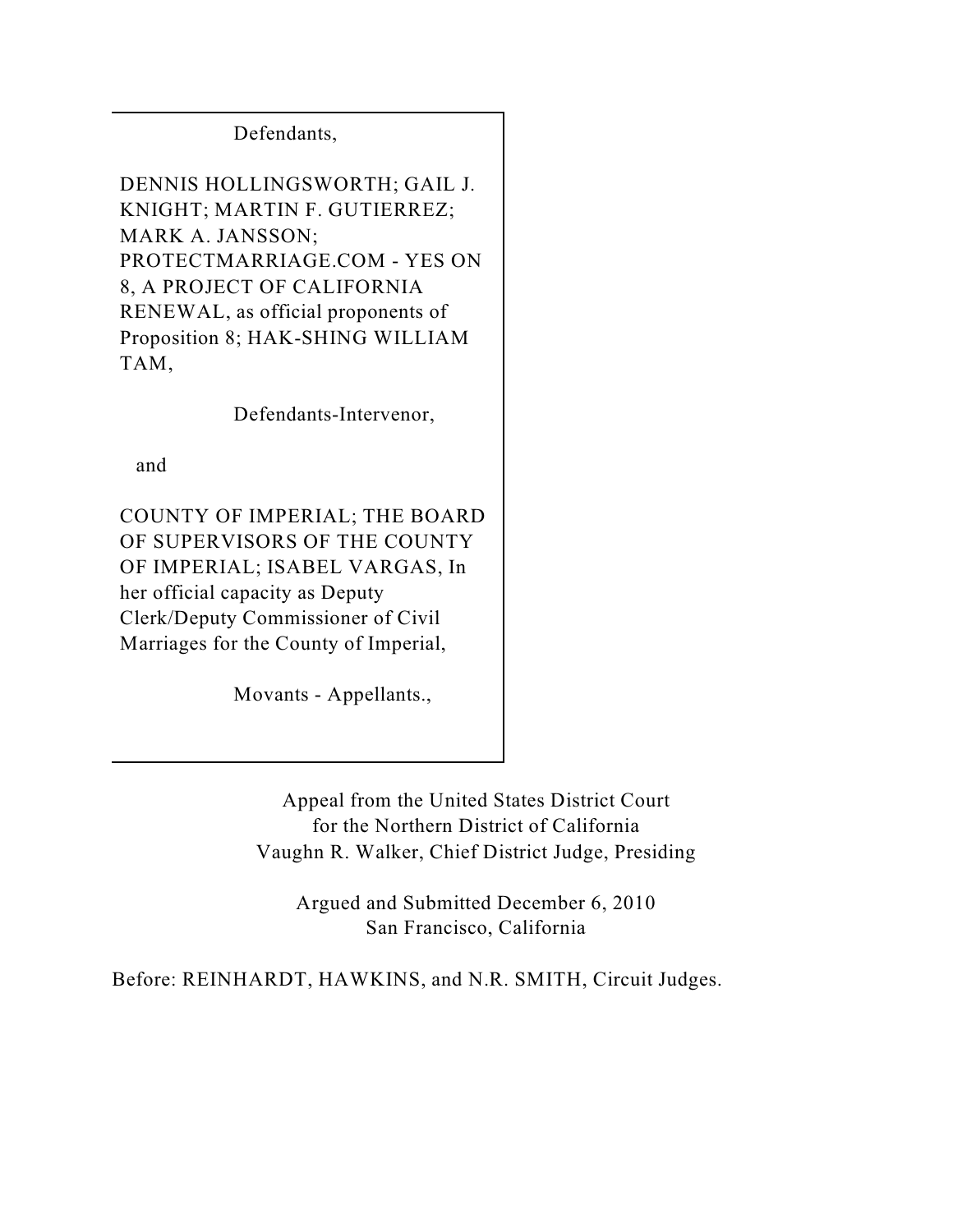PER CURIAM.

The County of Imperial, its Board of Supervisors, and a Deputy Clerk for the County appeal the denial of their motion to intervene in this case concerning the constitutionality under the United States Constitution of Article I, section 7.5 of the California Constitution ("Proposition 8"). Concurrently, they assert their standing to appeal on the merits the district court order holding Proposition 8 to be unconstitutional. We affirm the denial of the intervention motion, although on different grounds from those relied upon by the district court, and correspondingly we dismiss the appeal on the merits for lack of standing. This decision, of course, does not affect the standing or the separate appeal of the official proponents of Proposition 8.

#### **BACKGROUND**

In May 2009, six months after Californians adopted Proposition 8, Plaintiffs brought this action in district court "for declaratory and injunctive relief against the enforcement of Prop. 8." They named as defendants, all in their official capacities, the Governor of the State of California, the Attorney General of the State of California, the Director of the California Department of Public Health (who serves as the State Registrar of Vital Statistics), the Deputy Director of Health Information & Strategic Planning for the California Department of Public Health,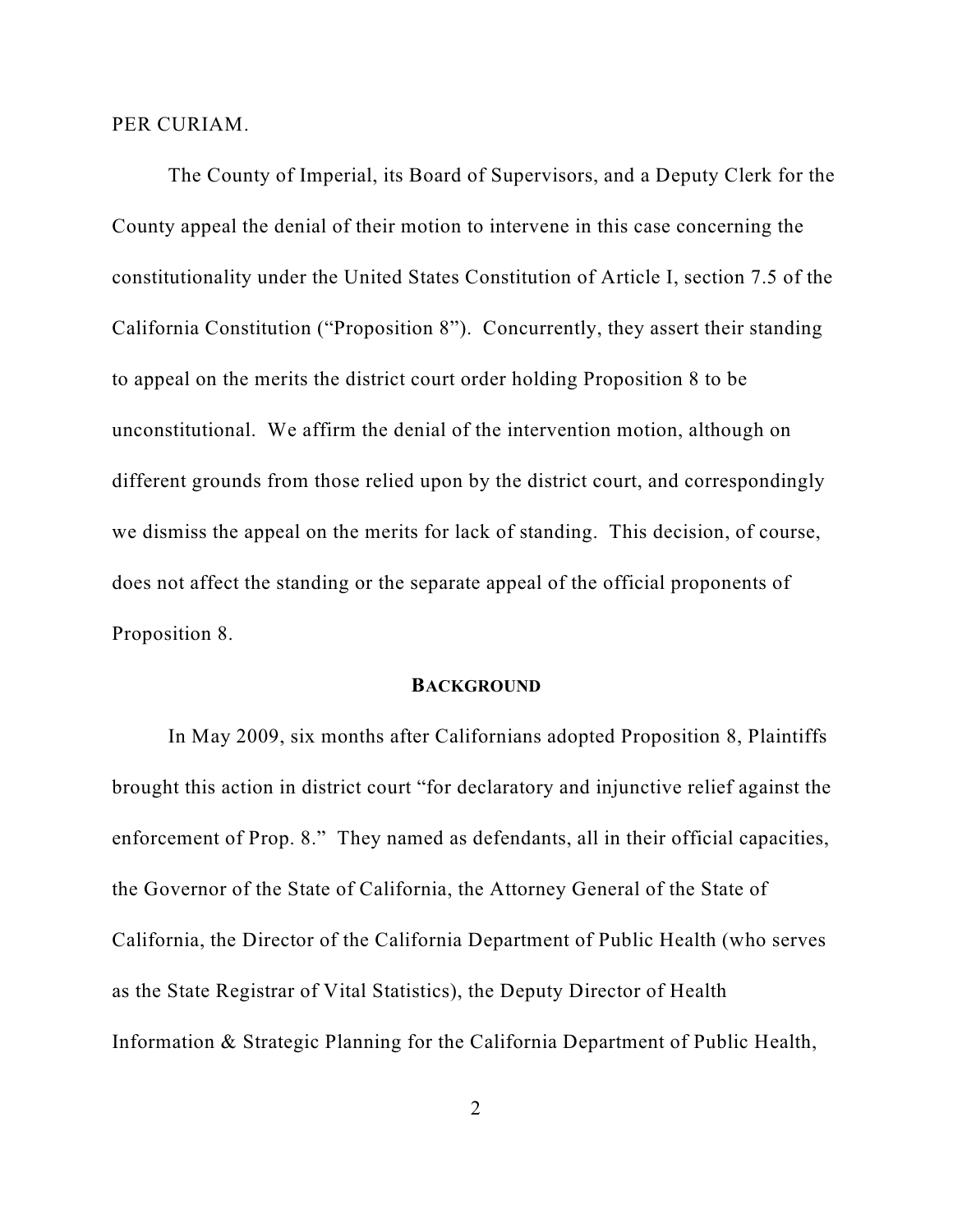the Clerk-Registrar for the County of Alameda, and the Registrar-Recorder/County Clerk for the County of Los Angeles ("Defendants"). Plaintiffs specifically requested that the court "construe Prop. 8 and enter a declaratory judgment stating that this law and any other California law that bars same-sex marriage violate[s]" the federal Constitution, and that the court "enter a preliminary and a permanent injunction enjoining enforcement or application of Prop. 8 and any other California law that bars same-sex marriage." The Defendants refused to argue in favor of Proposition 8's constitutionality, so the initiative measure's official sponsors ("Proponents") were permitted to intervene to do so. In addition, the City and County of San Francisco was permitted to intervene as a plaintiff.

In December 2009, after San Francisco questioned Proponents' standing, the County of Imperial, its Board of Supervisors and Deputy County Clerk / Deputy Commissioner of Civil Marriages Isabel Vargas<sup>1</sup> (collectively, "the Movants") moved to intervene as defendants "to ensure the opportunity for appellate review" of the district court order, in the event that the court granted Plaintiffs their requested relief. The County alleged an interest in intervention because "[a]ny injunctive relief granted by this Court would directly affect the Clerk's

<sup>&</sup>lt;sup> $1$ </sup> Vargas is also a "Recordable Document Examiner" for the County, but she moved to intervene only in her official capacity as a Deputy Clerk and Deputy Commissioner of Civil Marriages.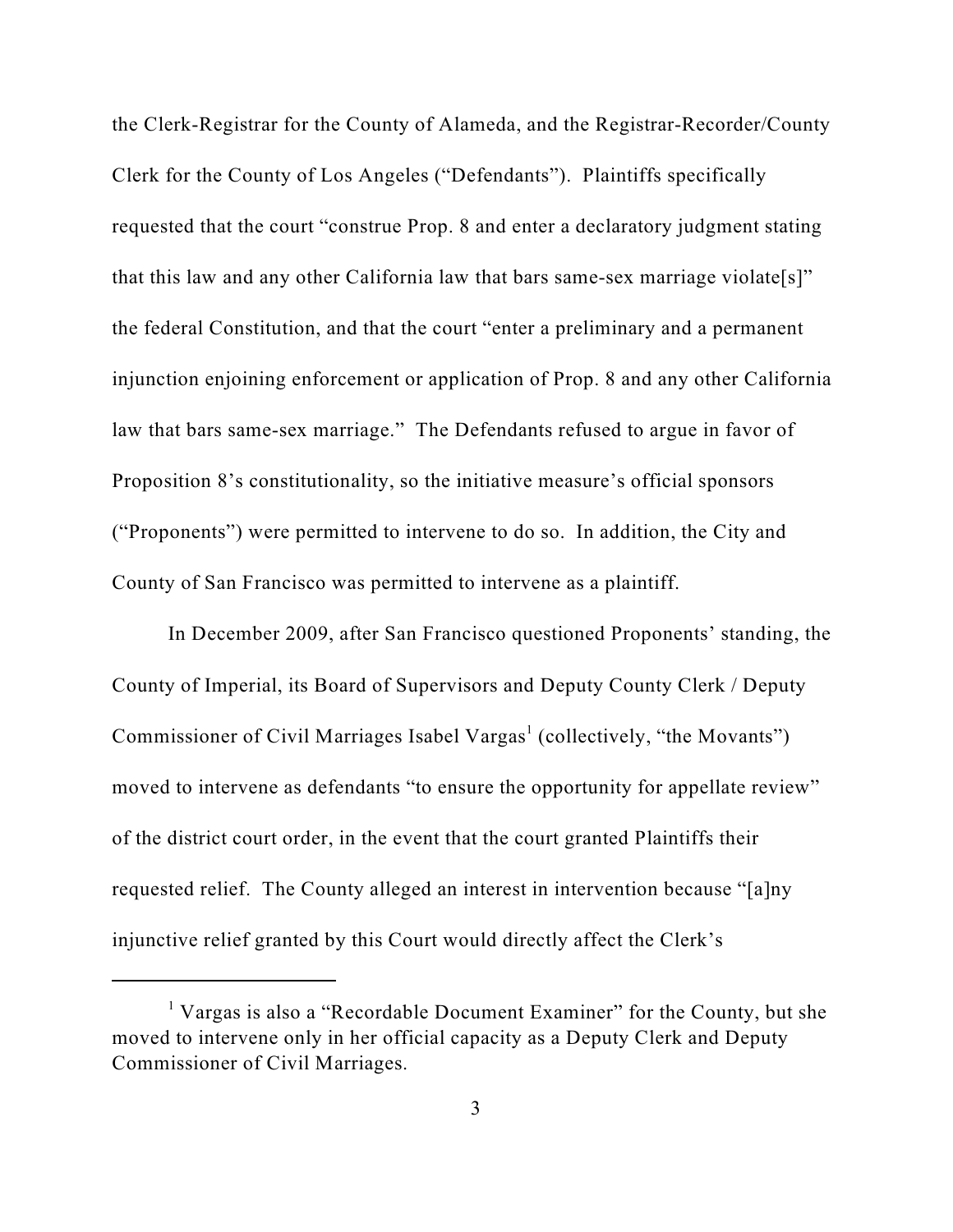performance of her legal duties and the legal duty of the Board to oversee and supervise County clerks and to ensure that the laws are faithfully executed." Movants explained that "Plaintiffs seek to enjoin all relevant state officials from enforcing Proposition 8 and, ultimately, to require them to issue such orders as may be necessary to ensure that all county clerks across California issue marriage licenses to same-sex couples." Because "the outcome of this action will affect [Imperial's] ability to comply with Proposition 8," Movants argued, "the Clerks' interest in the effective performance of their duties and the threat of an injunction impacting those duties – either from a federal District Court or the California Superior Court seeking to enforce an order from the Attorney General or other state officials – justify intervention."

Nine months later, following a bench trial and post-trial proceedings but before ruling on the intervention motion, the district court held Proposition 8 to be unconstitutional and ordered entry of judgment enjoining its enforcement. *Perry v. Schwarzenegger*, 704 F. Supp. 2d. 921, 1003–1004 (N.D. Cal. 2010), *appeal pending*, Ninth Cir. No. 10-16696. The court then denied the motion to intervene both as of right and permissively. It determined that neither the County itself nor the Board of Supervisors had any interest in the administration of the state marriage laws, which are a "matter of statewide concern rather than a municipal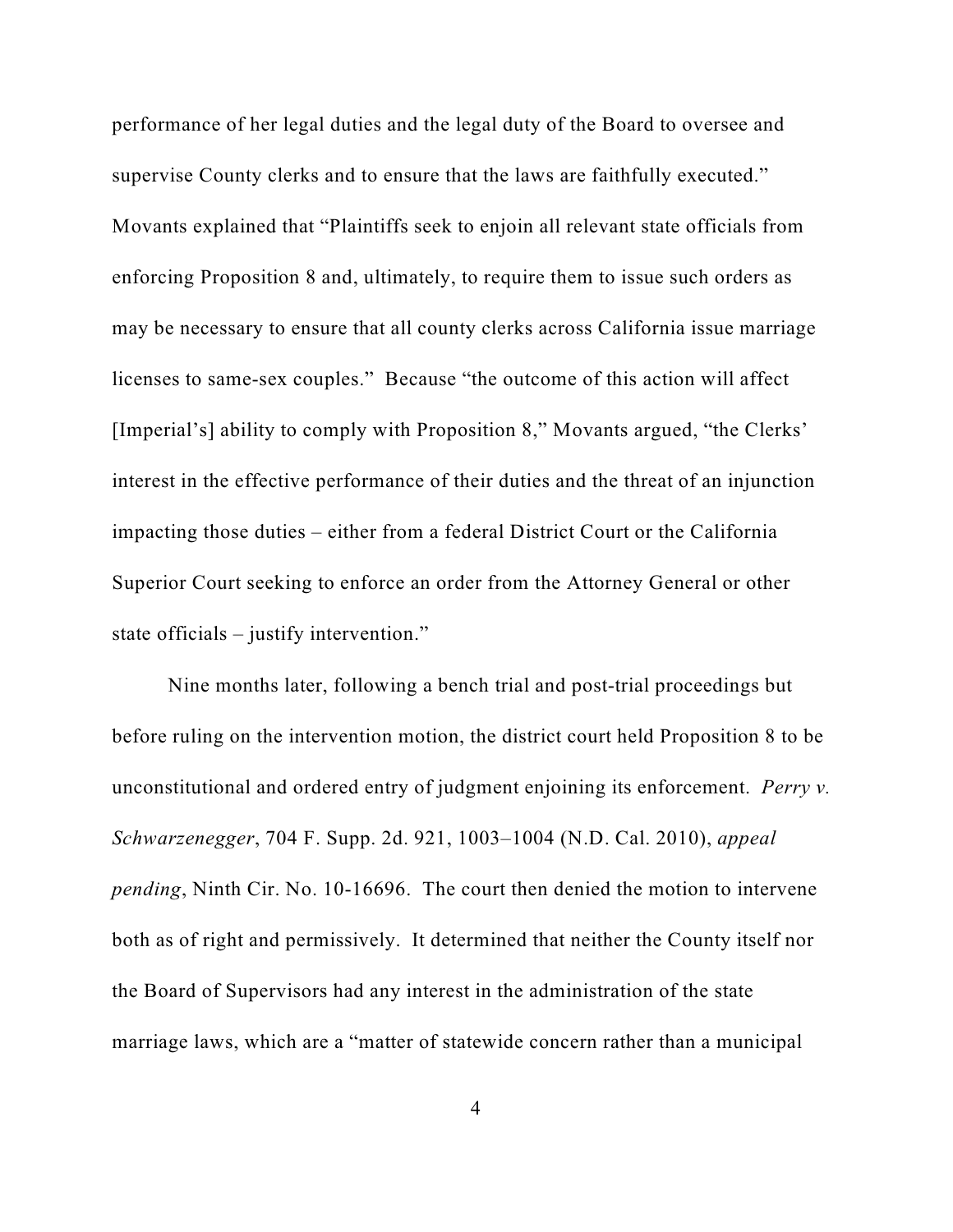affair." *Lockyer v. City & County of San Francisco*, 95 P.3d 459, 471 (Cal. 2004) (internal quotation marks omitted). As to the deputy clerk, the court reasoned that "[c]ounty clerks, although local officers when performing local duties, perform their marriage-related duties 'under the supervision and direction of the State Registrar,'" and that "[c]ounty clerks have no discretion to disregard a legal directive from the existing state defendants, who are bound by the court's judgment regarding the constitutionality of Proposition 8." Consequently the court found that none of the three movants had a significant protectable interest of its own to justify intervention.

As is proper when a putative intervenor wishes to press an appeal on the merits, Movants filed a notice of appeal from the order denying their motion to intervene, and a protective notice of appeal from the district court's order on the merits of Proposition 8's constitutionality. We have jurisdiction under 28 U.S.C. § 1291, and we affirm the order denying the motion to intervene, and dismiss Movants' appeal on the merits.

## **DISCUSSION**

## **I. Intervention as of Right**

Under Federal Rule of Civil Procedure 24(a)(2), a district court "must permit anyone to intervene who . . . claims an interest relating to the property or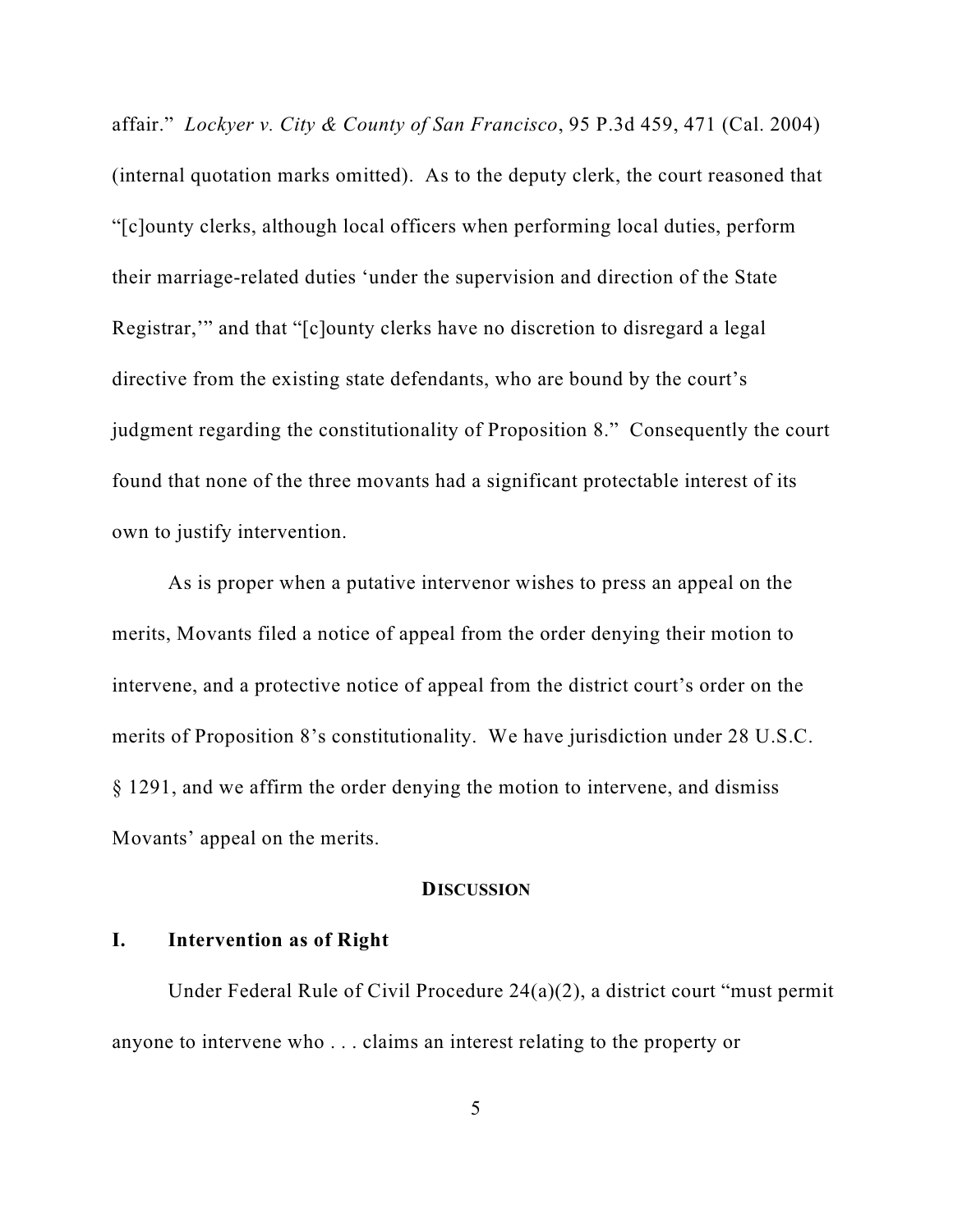transaction that is the subject of the action, and is so situated that disposing of the action may as a practical matter impair or impede the movant's ability to protect its interest, unless existing parties adequately represent that interest." We review the application of that Rule de novo. *Prete v. Bradbury*, 438 F.3d 949, 953 (9th Cir. 2006). Specifically, we require that an applicant for intervention make four showings to qualify under this Rule: "(1) it has a 'significant protectable interest' relating to the property or transaction that is the subject of the action; (2) the disposition of the action may, as a practical matter, impair or impede the applicant's ability to protect its interest; (3) the application is timely; and (4) the existing parties may not adequately represent the applicant's interest." *Donnelly v. Glickman*, 159 F.3d 405, 409 (9th Cir. 1998). An applicant's "[f]ailure to satisfy any one of the requirements is fatal to the application, and we need not reach the remaining elements if one of the elements is not satisfied." *Perry v. Proposition 8 Official Proponents*, 587 F.3d 947, 950 (9th Cir. 2009). None of the Imperial County movants has demonstrated a "significant protectable interest" at stake in this action, as it was brought by Plaintiffs, and we affirm on that basis alone.

## **A. Deputy County Clerk Isabel Vargas**

Isabel Vargas, a deputy county clerk and deputy commissioner of civil marriages for Imperial County, sought to intervene because "[a]ny injunctive relief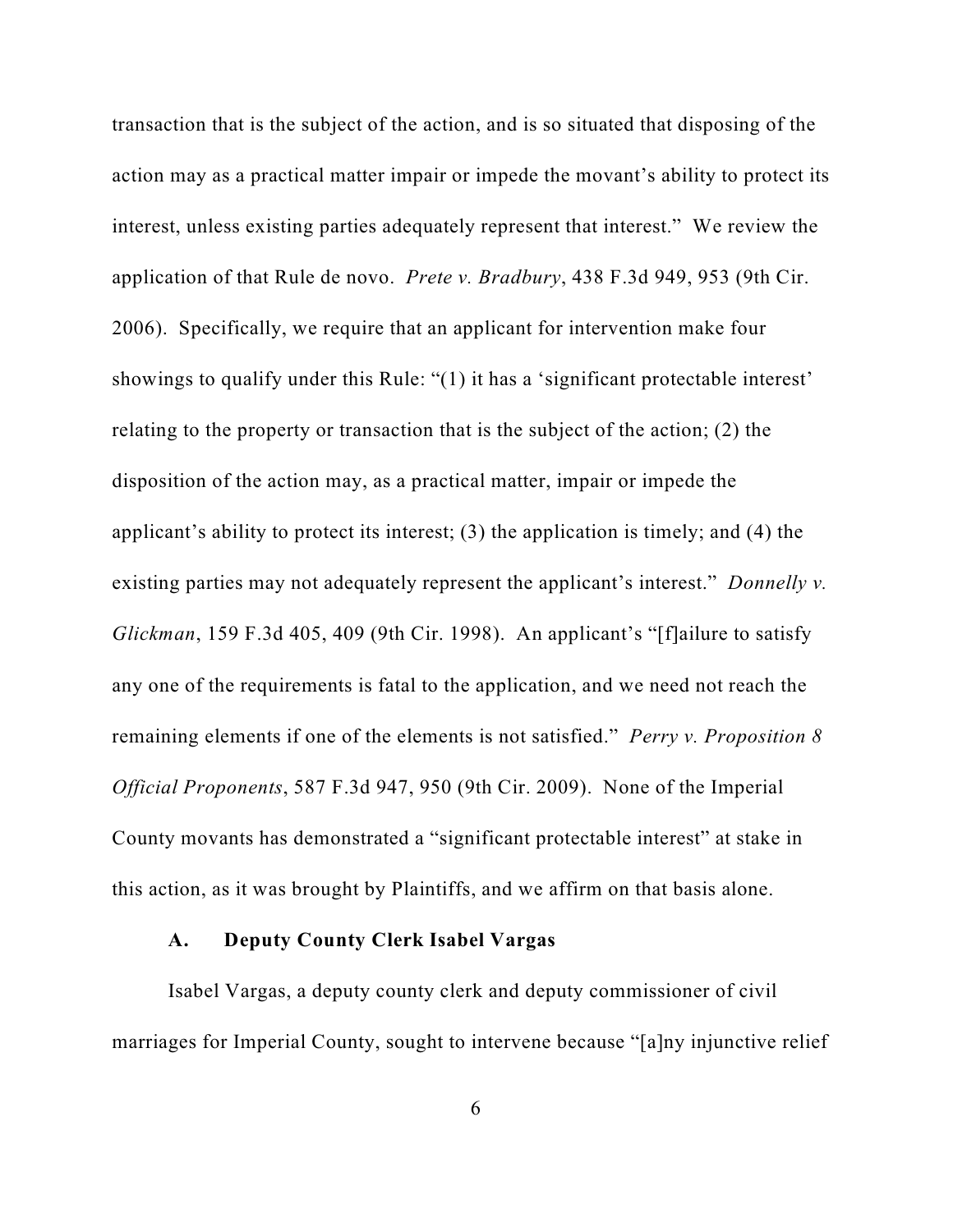granted by [the district court] would directly affect the Clerk's performance of her legal duties." Were Imperial County's elected County Clerk the applicant for intervention, that argument might have merit. A County Clerk is not before us, however, so we need not, and do not, decide now whether a County Clerk would have been permitted to intervene under the circumstances present in this case.

Here, we are presented with a deputy clerk, who was appointed by and may be removed by the Clerk. *See* Cal. Gov't Code §§ 24101–24102. California law vests deputies with authority to exercise the powers and perform the duties of their principals. *See* Cal. Gov't Code §§ 7, 1194, 24100. Those powers and duties, however, remain the principals'. "The deputy of a public officer, when exercising the functions or performing the duties cast by law upon such officer, is acting for his principal or the officer himself. The deputy's official acts are always those of the officer. He merely takes the place of the principal in the discharge of duties appertaining to the office." *Sarter v. Siskiyou County*, 183 P. 852, 854 (Cal. Ct. App. 1919); *see also Hubert v. Mendheim*, 30 P. 633, 635 (Cal. 1883). It follows that whatever "significant protectable interest" may exist in those duties and powers is an interest belonging to the principal, not the deputy. Vargas does not claim to appear on behalf of the County Clerk or to represent the Clerk's interests in this litigation. She does not contend that the Clerk authorized her to act in her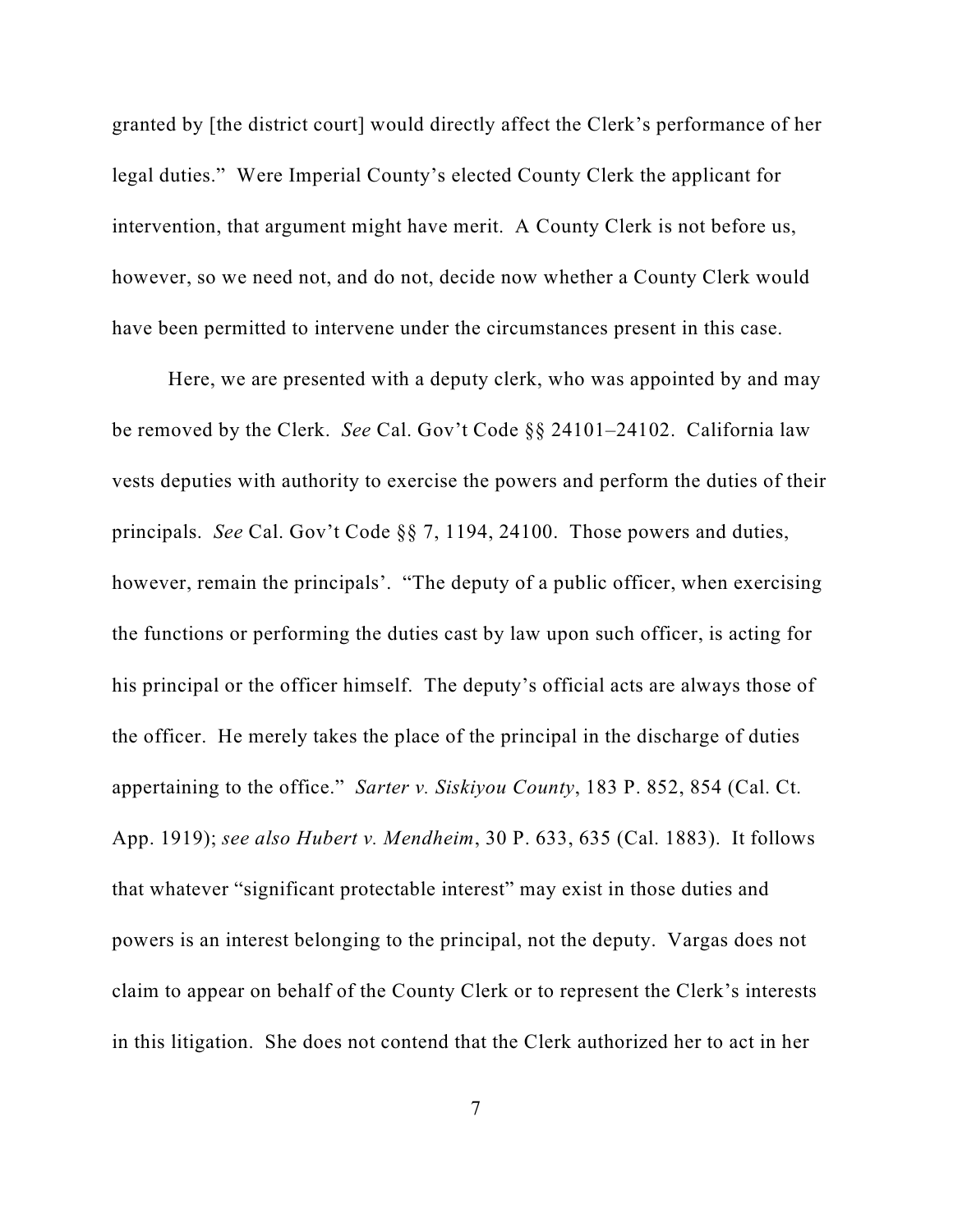place or otherwise to seek to intervene in the lawsuit now before us; nor does she contend that the Clerk approved of or ratified her action. Accordingly, standing alone, Vargas's claimed interest as a deputy clerk in the performance of the Clerk's duties is insufficient for a finding of a "significant protectable interest."<sup>2</sup>

For similar reasons, Vargas's claim that she should have been permitted to intervene because *she* could be bound by the district court's injunction, and her related claim that she has standing to appeal now because she *is* bound, fails. To the extent the injunction may affect local officers in counties beyond Alameda County and Los Angeles County,<sup>3</sup> it would enjoin only other County Clerks from performing their duties as required by state law. While being bound by a judgment may be an "concrete and particularized injury" sufficient to confer standing to appeal, *see W. Watersheds Project v. Kraayenbrink*, 620 F.3d 1187, 1196 (9th Cir. 2010), the "injury," if any, would be to the Clerk, not a deputy. As we have explained, Vargas is neither the Clerk nor her authorized representative. She

 $2$  We therefore affirm the district court on this alternate ground and do not adopt the district court's reasoning, which would apply to County Clerks as well.

 $3$  As discussed in footnote two of the concurrently filed certification order in No. 10-16696, the effect of the existing order and injunction on County Clerks in California's other counties is unclear, but we need not resolve this question here.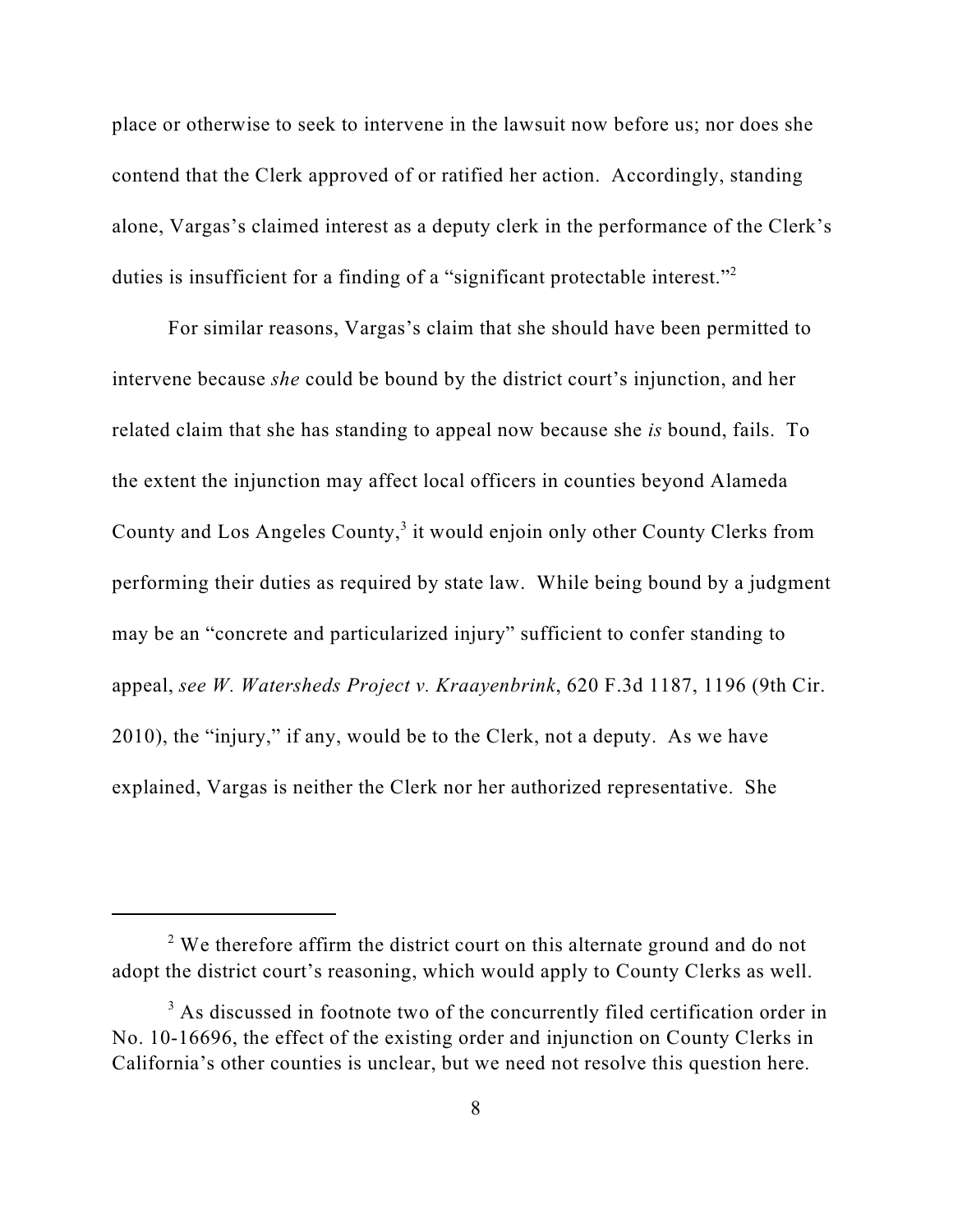therefore may not rely upon the Clerk's injury to assert her own interest in intervention or standing to appeal.

Vargas claims as an additional "significant protectable interest": the desire to avoid the "legal uncertainty and confusion" as to the applicability of Proposition 8 if the district court order is not reviewed on the merits by an appellate court and thus no binding precedent exists as to its constitutionality. Specifically, Vargas cites a provision of the California Constitution that states that "[a]n administrative agency . . . has no power . . . to refuse to enforce a statute on the basis that federal law or federal regulations prohibit the enforcement of such statute unless an *appellate* court has made a determination that the enforcement of such statute is prohibited by federal law or federal regulations." Cal. Const. art. III,  $\S 3.5(c)$ (emphasis added). It seems likely that the reference in the provision is to a *state* appellate court and that it is not intended to deal with decisions of federal district courts. But there could, in any event, be no "confusion" in light of the Supremacy Clause. U.S. Const. art. VI, cl. 2. If a federal district court were to enjoin a County Clerk from enforcing state law, no provision of state law could shield her against the force of that injunction. *Cf. LSO, Ltd. v. Stroh*, 205 F.3d 1146, 1159–1160 (9th Cir. 2000) (criticizing an expansive interpretation of Cal. Const. art. III, § 3.5, and explaining, "It is a long-standing principle that a state may not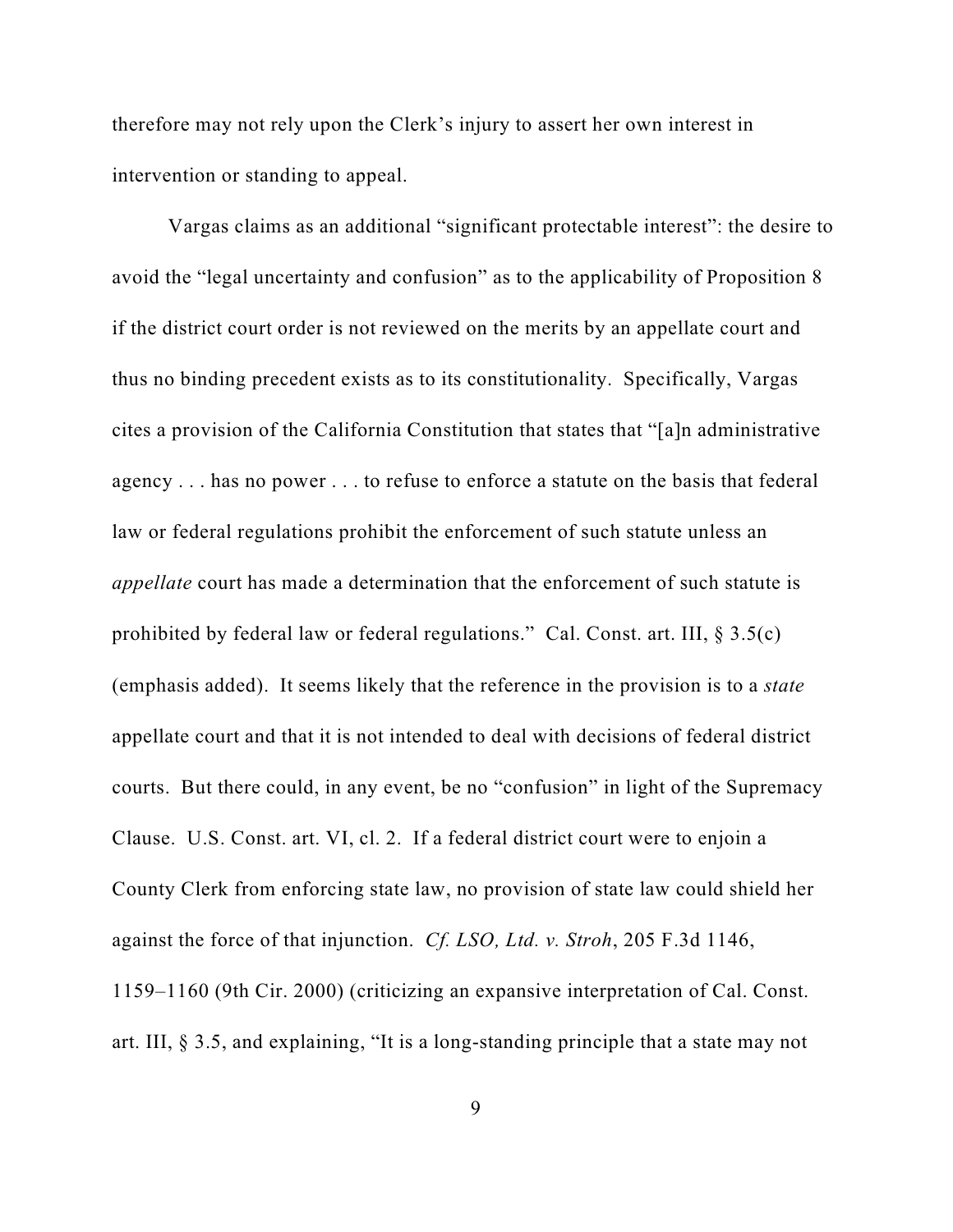immunize its officials from the requirements of federal law").<sup>4</sup> The Vargas claim therefore fails in this regard as well.

#### **B. The County of Imperial and the Board of Supervisors**

The Board of Supervisors of Imperial County and the County itself also claim significant protectable interests warranting intervention. Neither claim is sustainable. First, the Board alleges that it "has ultimate responsibility to ensure that county clerks and their deputies faithfully perform their legal duties, including those relating to marriage." Under California law, however, the Board plays no role with regard to marriage, which is "a matter of 'statewide concern' rather than a 'municipal affair.'" *Lockyer*, 95 P.3d at 471. Local elected leaders "may have authority under a local charter to supervise and control the actions of a county clerk or county recorder with regard to other subjects," but they have "no authority to expand or vary the authority of a county clerk or county recorder to grant marriage licenses or register marriage certificates under the governing state statutes . . . ."

 $4$  In any event, it is an open question of California law whether Article III, section 3.5, addressed to state "administrative agenc[ies]," applies to individual Executive officers. *See Lockyer*, 95 P.3d at 473–475. Because, given the Supremacy Clause, Vargas would face no "confusion" even if she were covered by that provision, we need not request that the Supreme Court of California clarify the provision's reach.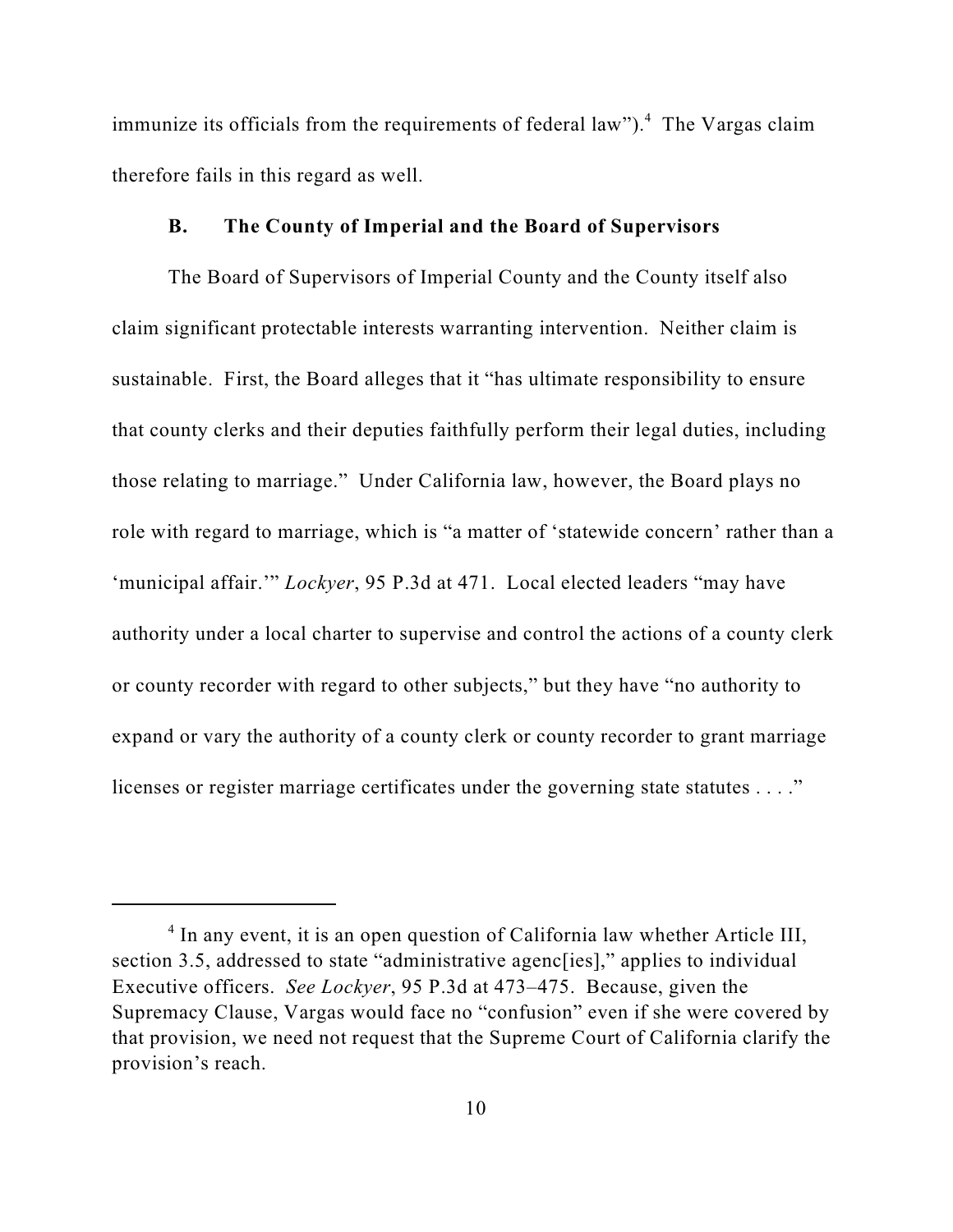*Id.* Moreover, the duties of the Supervisors themselves are not directly affected by this litigation, so they lack a significant protectable interest.

Second, the County itself has failed to demonstrate any interest of its own, apart from those claimed by Vargas or the Board of Supervisors. The County alleges "a direct financial interest in assuring that the vote of its residents is defended and ultimately upheld" given its "responsibility to provide social welfare programs for the County's residents" and its "understanding that promoting opposite-sex marriage will benefit the public welfare, and reduce a wide variety of problems including, but not limited to, teenage pregnancy, depression in young adults, incarceration rates, and the inability of parents to be the sole financial providers for their children."

We deem this argument waived, because in the district court, the County made no mention of any such interest in the case, and certainly of no financial interest. To the contrary it acknowledged that it "ha[d] no known information relevant to this case" and "d[id] not intend to offer evidence at trial." In any event, the County fails to substantiate its "direct financial interest" with any evidence, such as affidavits of financial officers or county records, and instead asserts that "[t]he precise extent of the county's financial interest is ultimately unknowable and irrelevant." Seeing as the burden is on the movant to demonstrate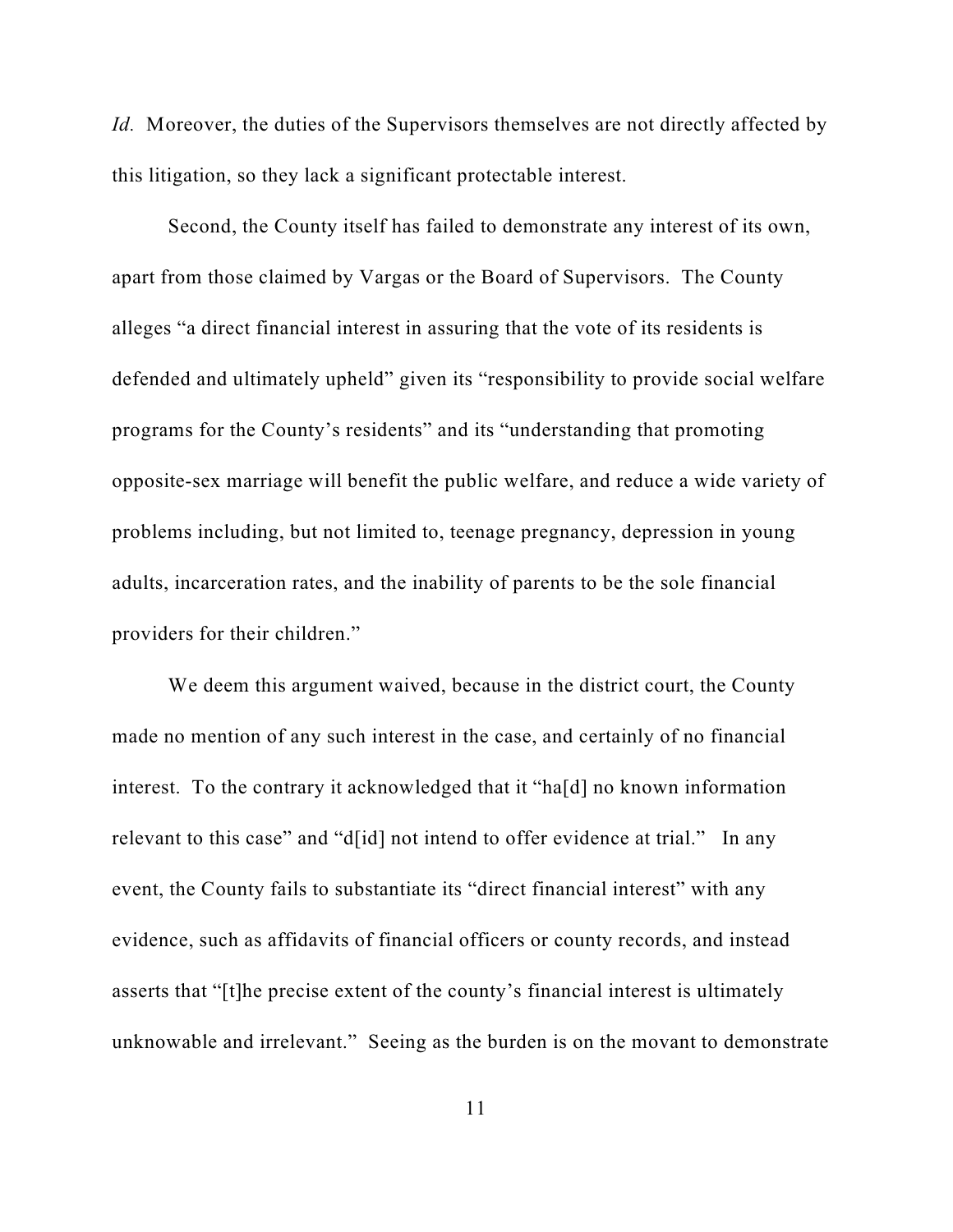its interest, and it has made no attempt to do so, we conclude that its newly claimed interest is without merit.

## **II. Permissive Intervention**

Federal courts may permit intervention by litigants who "ha[ve] a claim or defense that shares with the main action a common question of law or fact." Fed. R. Civ. P. 24(b)(1)(B). Where a litigant timely presents such an interest in intervention, courts consider a number of factors in deciding whether to permit intervention, including:

the nature and extent of the intervenors' interest, their standing to raise relevant legal issues, the legal position they seek to advance, and its probable relation to the merits of the case[,] whether changes have occurred in the litigation so that intervention that was once denied should be reexamined, whether the intervenors' interests are adequately represented by other parties, whether intervention will prolong or unduly delay the litigation, and whether parties seeking intervention will significantly contribute to full development of the underlying factual issues in the suit and to the just and equitable adjudication of the legal questions presented.

*Spangler v. Pasadena Bd. of Educ.*, 552 F.2d 1326, 1329 (9th Cir. 1977) (footnotes

omitted). The district court is given broad discretion to make this determination,

*Kootenai Tribe v. Veneman*, 313 F.3d 1094, 1110 (9th Cir. 2002), and we find no

abuse of discretion here.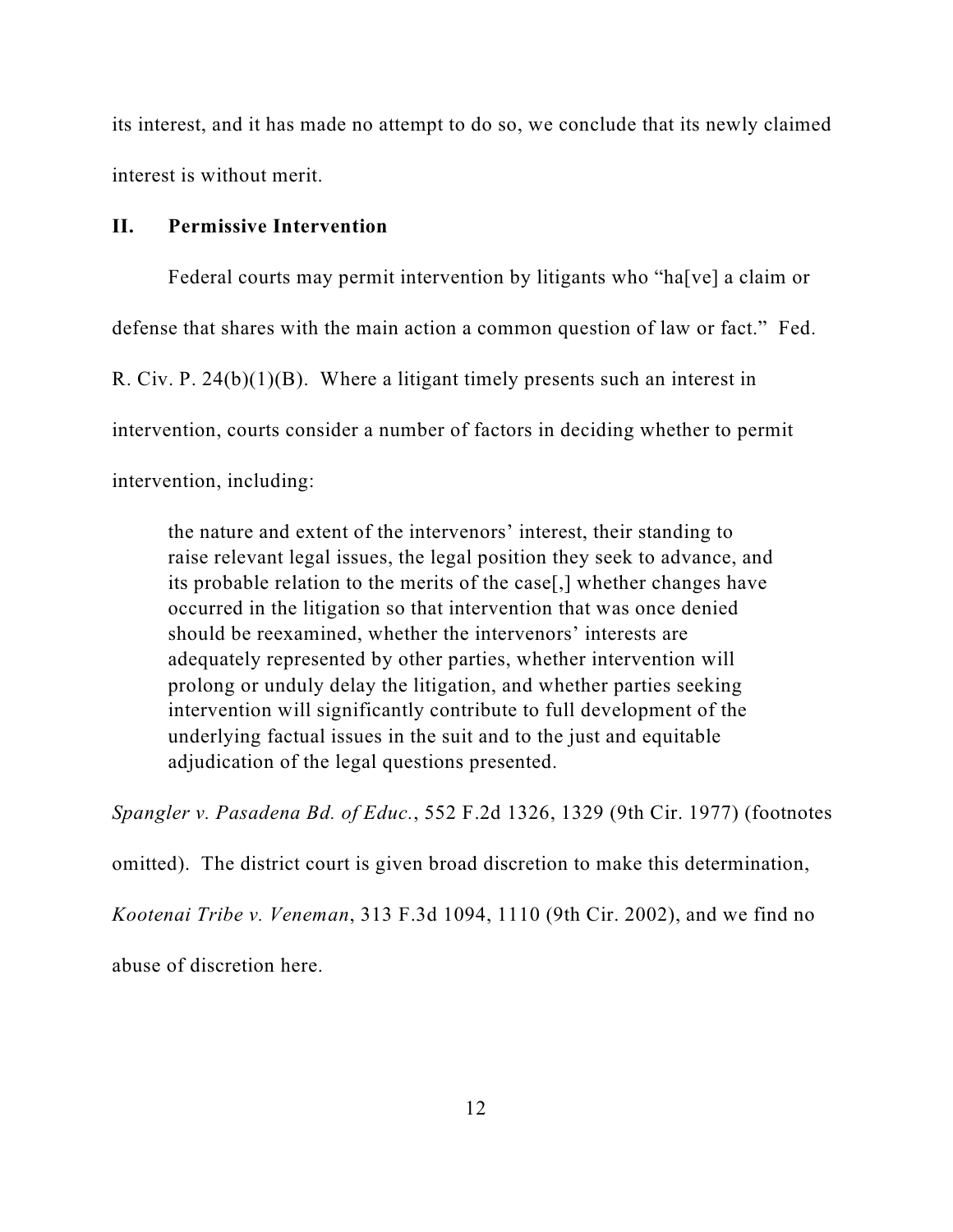The district court found that "the *Spangler* factors weigh[ed] strongly against" intervention. It based this conclusion first on the fact that Movants had explained that they had no new evidence or arguments to introduce into the case. Second, the court determined that Movants' only expressed interest in the litigation – ensuring appellate review of Plaintiffs' constitutional claims – was one that they could not fulfill because they would lack standing to appeal the judgment in Plaintiffs' favor. In general, an applicant for intervention need not establish Article III standing to intervene. Because the specific interest Movants claimed in the litigation would require them to have standing, however, the court did not abuse its discretion by considering their standing to appeal the merits.

The court did not err in determining that Movants lacked standing to appeal. We held, *supra*, that Movants lacked any "significant protectable interest" that would make them eligible for intervention under Rule 24(a). It necessarily follows that they lack Article III standing to appeal the merits of the constitutional holding below. In light of Movants' stated purpose for seeking intervention, the district court's denial of permissive intervention was therefore not an abuse of discretion.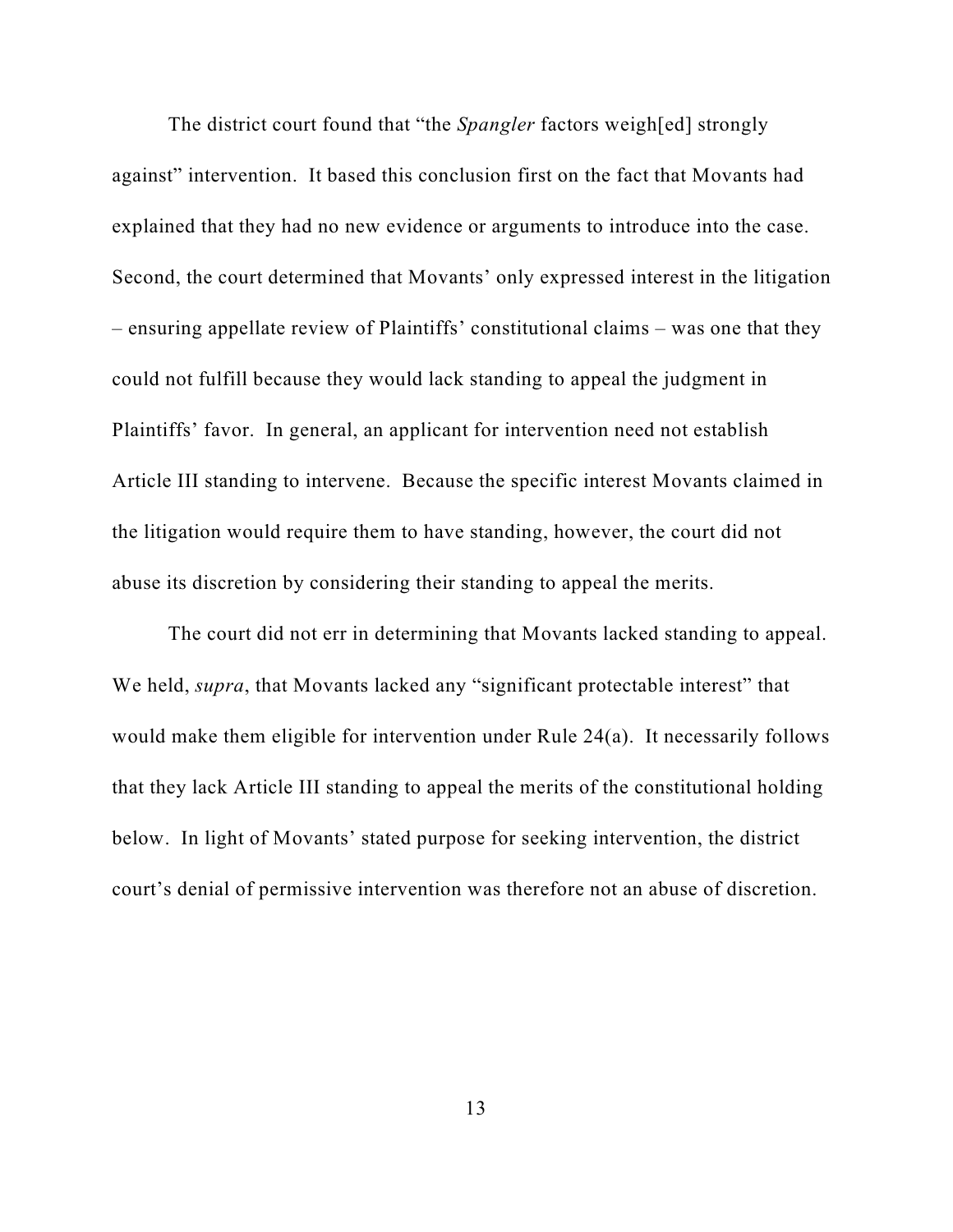#### **CONCLUSION**

The district court order denying the motion to intervene is AFFIRMED. Movants' appeal of the district court order concerning the constitutionality of Proposition 8 is DISMISSED for lack of standing.

The deadline for filing a petition for panel rehearing or rehearing en banc is hereby EXTENDED until the deadline for such petitions in No. 10-16696, which will be 14 days after an opinion is filed in that appeal. The Clerk is DIRECTED to stay the issuance of the mandate in this case until the mandate issues in No. 10- 16696.

# **AFFIRMED in part; DISMISSED in part.**